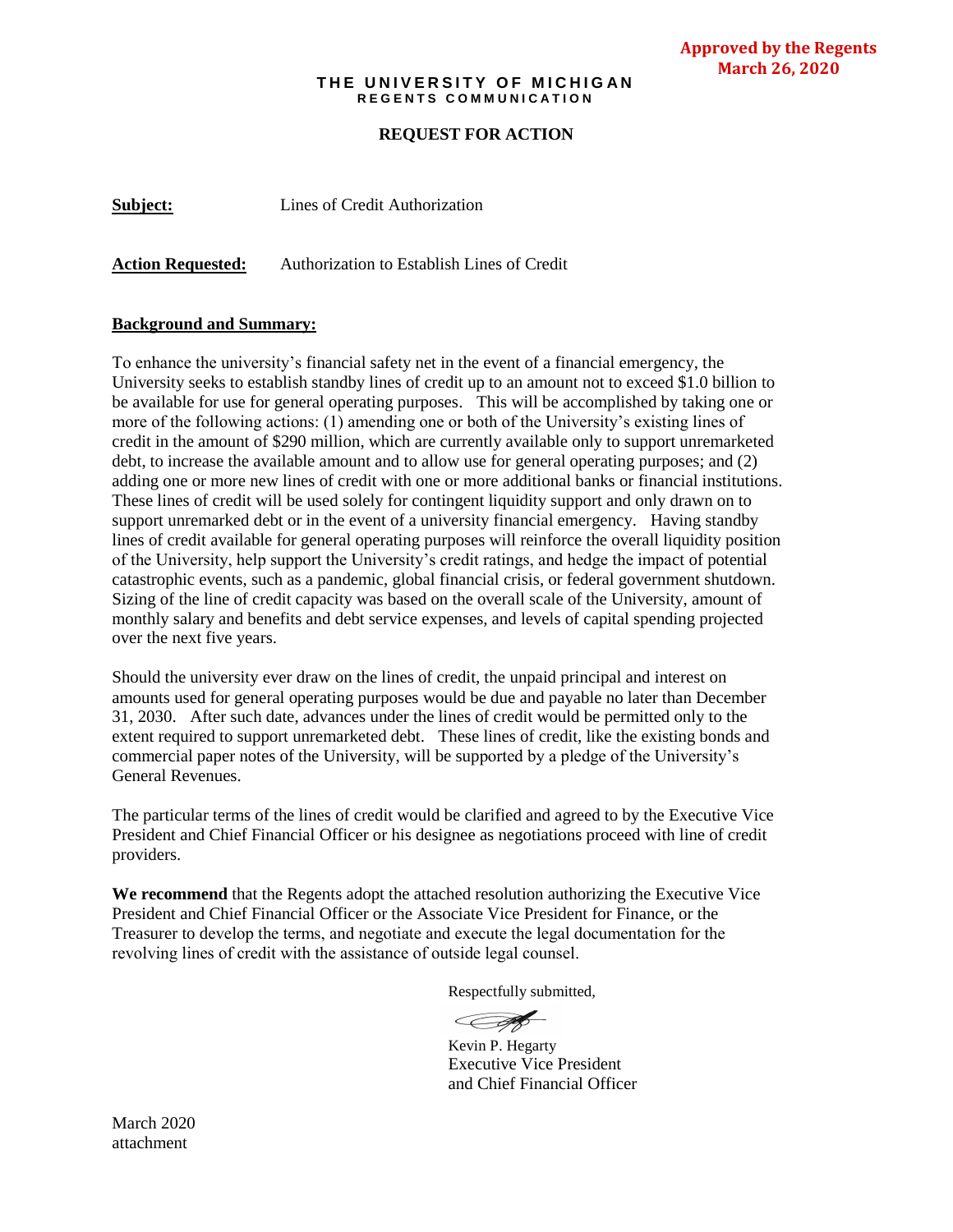## RESOLUTION OF THE REGENTS OF THE UNIVERSITY OF MICHIGAN AUTHORIZING THE BORROWING OF FUNDS UNDER REVOLVING LINES OF CREDIT AND PROVIDING FOR OTHER MATTERS RELATING THERETO

WHEREAS, the Regents of the University of Michigan (the "*Regents*") is a constitutional body corporate established pursuant to Article VIII, Section 5 of the Constitution of the State of Michigan of 1963, with general supervision of the University of Michigan (the "*University*") and the control and direction of all expenditures from the University's funds; and

WHEREAS, the Regents has previously entered into two separate revolving credit agreements with two different commercial banks (collectively, the "*Existing Loan Agreements*"), pursuant to which the Regents has obtained revolving lines of credit in the aggregate maximum available amount of \$290,000,000 to provide liquidity support for certain indebtedness of the Regents from time to time outstanding (collectively, the "*Existing Lines of Credit*"); and

WHEREAS, the Regents, in the exercise of its constitutional duties, has determined that it is appropriate and in the best interests of the University to amend one or both of the Existing Lines of Credit, or to establish one or more new revolving lines of credit, or any combination thereof, whereby the Regents may borrow the aggregate principal sum of up to One Billion Dollars (\$1,000,000,000) from time to time outstanding, on a revolving loan basis, to (a) provide funds for general operating purposes of the University and (b) provide liquidity in support of the obligations of the Regents to pay maturing commercial paper notes from time to time issued by the Regents and to pay the purchase price of unremarketed bonds, notes or other indebtedness of the Regents from time to time outstanding, including General Revenue Bonds, that are subject to tender for purchase prior to the respective maturity dates thereof; and

WHEREAS, in order to provide the Regents with access to one or more lines of credit for the foregoing purposes (each such line of credit being a "*Line of Credit*"), it will be necessary for the Regents to enter into one or more new revolving loan agreements, line of credit agreements or similar agreements with one or more banks or financial institutions and/or to enter into one or more amendments to one or both of the Existing Loan Agreements (each such new agreement, and each Existing Loan Agreement as amended in accordance with the terms of this Resolution, being a "*Loan Agreement*"); and

WHEREAS, it is necessary for the Regents to authorize the Executive Vice President and Chief Financial Officer, the Associate Vice President for Finance, and the Treasurer of the University (each, an "*Authorized Officer*"), or any one of them individually, to negotiate, execute and deliver, for and on behalf of the Regents, one or more new Loan Agreements with one or more banks or financial institutions, one or more amendments to one or both of the Existing Loan Agreements, and other related documents, all within the limitations set forth herein.

NOW, THEREFORE, BE IT RESOLVED BY THE REGENTS OF THE UNIVERSITY OF MICHIGAN, AS FOLLOWS:

1. Authorization of Lines of Credit; Purposes and Terms. The Regents hereby authorizes the borrowing from time to time of funds under one or more Lines of Credit, on a revolving loan basis, to (a) provide funds for general operating purposes of the University (draws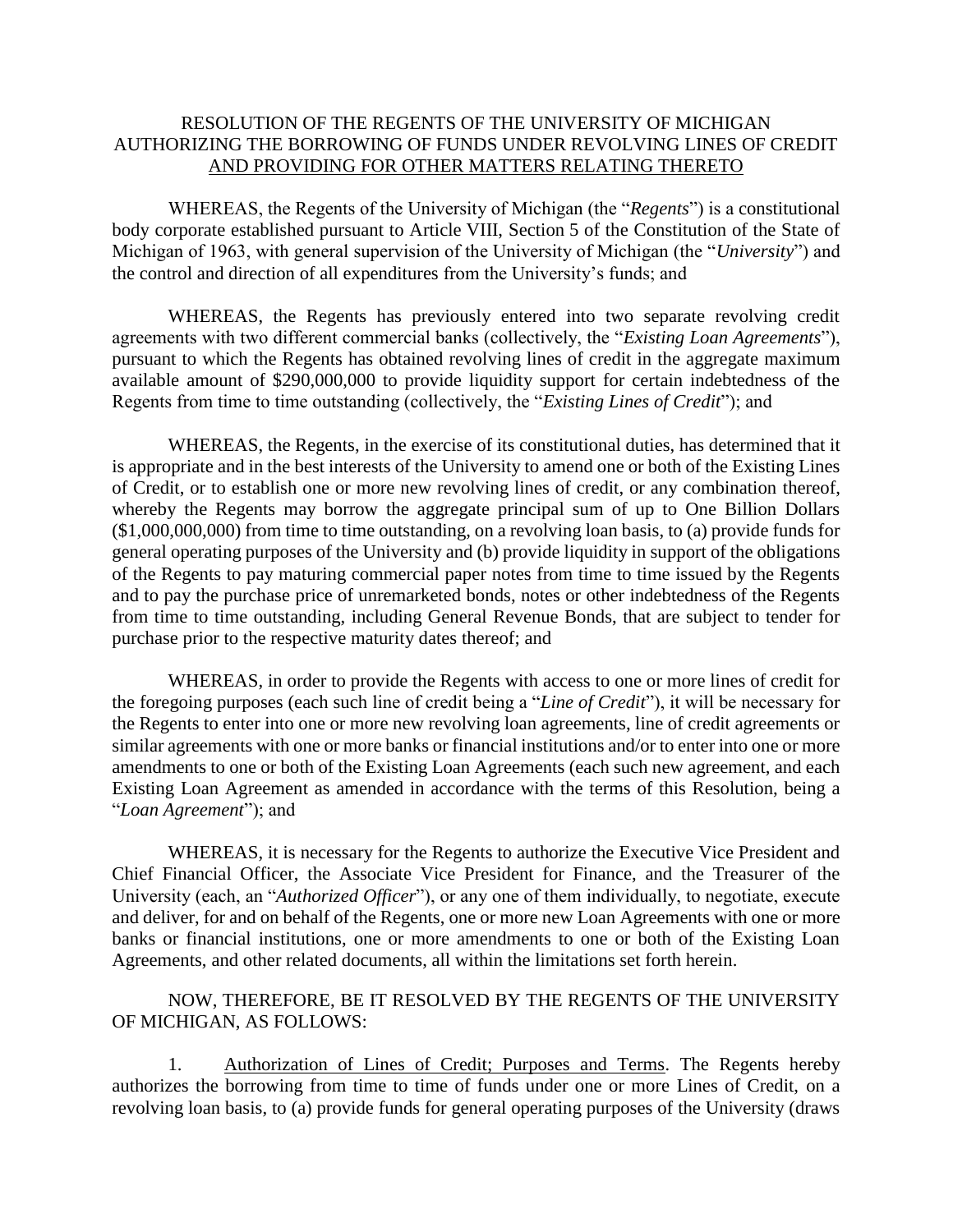or advances under a Line of Credit for such purposes being referred to herein as "*General Purpose Advances*") and (b) provide liquidity in support of the obligations of the Regents to pay maturing commercial paper notes from time to time issued by the Regents and to pay the purchase price of unremarketed bonds, notes or other indebtedness of the Regents from time to time outstanding, including General Revenue Bonds, that are subject to tender for purchase prior to the respective maturity dates thereof (draws or advances under a Line of Credit for any of such purposes being referred to herein as "*Liquidity Advances*"). The aggregate maximum principal amount of borrowings permitted to be outstanding at any time under the Lines of Credit authorized by this Resolution shall not exceed One Billion Dollars (\$1,000,000,000).

General Purpose Advances and Liquidity Advances (collectively, the "*Advances*") under any Line of Credit shall be made at the request of an Authorized Officer, or any other officer or employee of the Regents or the University so designated in writing by an Authorized Officer.

Interest shall accrue on sums outstanding under each Line of Credit at the variable rate or rates of interest specified in the related Loan Agreement, subject, however, to adjustments in the applicable interest rate for increased costs of the bank or financial institution providing such Line of Credit, changes in applicable laws or regulations, rating changes, defaults and other specified factors, all as may be specified in the Loan Agreement, but in no event shall the applicable interest rate exceed the lesser of 25% per annum, the maximum rate permitted by law or the maximum rate, if any, specified in the Loan Agreement. Interest accrued on unpaid Advances under each Line of Credit shall be payable on the dates and in the amounts as shall be provided in the related Loan Agreement. Advances under each Line of Credit shall be repaid with interest as provided in the related Loan Agreement; *provided, however*, that all unpaid principal of and accrued interest on all outstanding General Purpose Advances under each Line of Credit shall be finally due and payable not later than December 31, 2030, or such earlier date or dates as determined by an Authorized Officer (the "*General Purpose Advance Maturity Date*"). From and after the General Purpose Advance Maturity Date, no further General Purpose Advances under the Lines of Credit authorized by this Resolution shall be permitted, but any one or more Lines of Credit authorized by this Resolution may be maintained, renewed or replaced, if determined necessary or appropriate by an Authorized Officer, for the purpose of making Liquidity Advances available to the Regents to provide liquidity in support of the obligations of the Regents with respect to maturing commercial paper notes and unremarketed bonds, notes or other indebtedness of the Regents from time to time outstanding.

2. Selection of Credit Providers; Approval of Loan Agreements and Notes. The Regents further authorizes the Authorized Officers, or any one of them individually, to select one or more banks or financial institutions to provide one or more Lines of Credit, and to negotiate, execute and deliver, for and on behalf of the Regents and as its corporate act and deed, one or more Loan Agreements, and one or more amendments to one or both of the Existing Loan Agreements, with one or more banks or financial institutions providing the Lines of Credit, and if appropriate, any participant banks or financial institutions, subject to the terms, conditions and limitations contained in this Resolution. Any Loan Agreement may provide for the delivery of a promissory note (each, a "*Note*") to evidence all or part of the Regents' obligations under such Loan Agreement, and each Authorized Officer is individually authorized to prescribe the form of such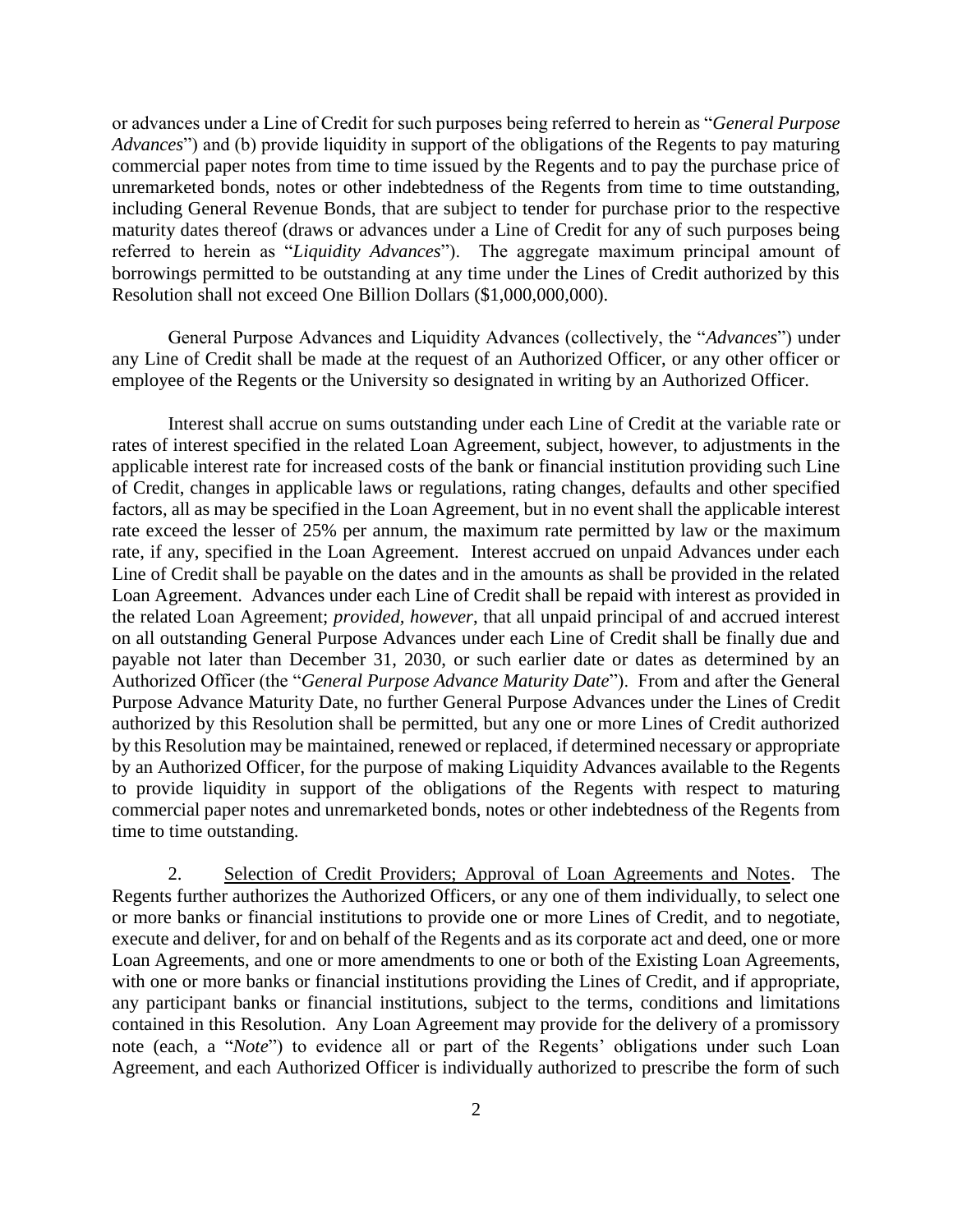Note and to execute and deliver such Note for and on behalf of the Regents and as its corporate act and deed.

3. Limited Obligations; Security. The obligations of the Regents under each Loan Agreement and related Note shall be limited and not general obligations of the Regents, payable solely from General Revenues (as shall be defined in each Loan Agreement in a manner generally consistent with the definition thereof contained in that certain Trust Agreement, dated as of February 1, 2019, between the Regents and U.S. Bank National Association, as trustee), and may be unsecured or, if an Authorized Officer so determines, secured as set forth below; provided, that the Regents reserves the right, but shall not be obligated, to pay the Regents' obligations under any Loan Agreement and related Note from any legally available funds. Each Authorized Officer is individually authorized, in the name of the Regents and as its corporate act and deed, to secure the Regents' obligations under any Loan Agreement and related Note by a parity first lien or subordinated lien on General Revenues. A first lien on the General Revenues permitted to be established by this Resolution securing the obligations of the Regents under a Loan Agreement and related Note shall be on a parity basis with the liens on General Revenues established as security for the outstanding bonds, notes and other obligations of the Regents secured by a first lien on General Revenues. Any pledge of General Revenues securing the Regents' obligations under a Loan Agreement and related Note shall be valid and binding from the date of execution and delivery of the Loan Agreement and related Note, and all moneys or properties subject thereto which are thereafter received shall immediately be subject to the lien of the pledge without physical delivery or further act. The lien of said pledge shall be valid and binding against all parties (other than the holders of any other bonds, notes or other obligations secured by a parity first lien on General Revenues) having a claim in tort, contract or otherwise against the Regents, irrespective of whether such parties have notice of the lien.

No recourse shall be had for the payment of the principal amount of or interest or other amounts due under any Loan Agreement or related Note, or any claim based thereon, against the State of Michigan or the Regents or the University, or any officer or agent thereof, as individuals, either directly or indirectly, nor shall the principal amount of or interest or other amounts due under any Loan Agreement or related Note be payable from or become a lien on or be secured by any property, real, personal or mixed, of the State of Michigan or the Regents, other than the General Revenues and the moneys from time to time on deposit in funds or accounts, if any, established by the Loan Agreement.

4. Authorization of Other Actions. The Authorized Officers, or any one of them individually, are further authorized to perform all acts and deeds and to negotiate, execute and deliver, for and on behalf of the Regents, any and all related agreements, amendments, instruments and certificates, and to make any determinations, elections and filings, necessary to obtain, maintain, renew or replace, and provide for the ongoing administration of, the Lines of Credit authorized by this Resolution.

5. Continuing Effectiveness of Existing Loan Agreements. If an Authorized Officer determines that it is in the best interests of the University to maintain any of the Existing Lines of Credit solely for the purpose of providing liquidity support for certain indebtedness of the Regents